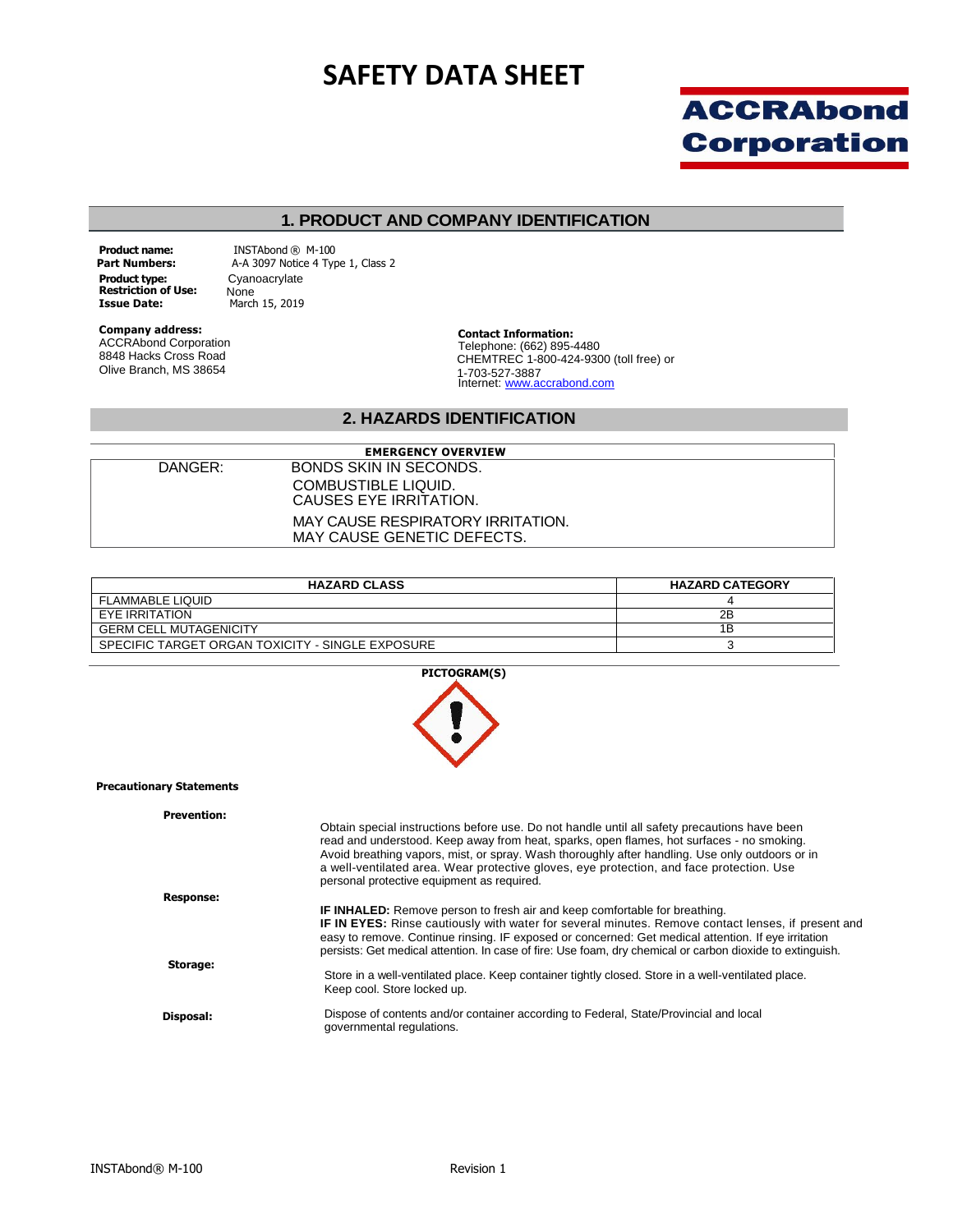Classification complies with OSHA Hazard Communication Standard (29 CFR 1910.1200) and is consistent with the provisions of the United Nations Globally Harmonized System of Classification and Labeling of Chemicals (GHS).

# **3. COMPOSITION / INFORMATION ON INGREDIENTS**

| Hazardous Component(s) | <b>CAS Number</b> | Percentage* |
|------------------------|-------------------|-------------|
| Methyl 2-cvanoacrylate | 7085-85-0         | 60-100      |
| Thickener              | Proprietary       | $5 - 10$    |
| Hydroauinone           | 123-31-9          | $0.1 -$     |

• Exact percentage is a trade secret.

## **4. FIRST AID MEASURES**

| <b>Inhalation:</b>                      | Move to fresh air. If breathing is difficult, give oxygen. If not breathing, give<br>artificial respiration. If symptoms develop and persist, get medical attention.                                                                                                                                                                                                                                                                                                                                                                                             |
|-----------------------------------------|------------------------------------------------------------------------------------------------------------------------------------------------------------------------------------------------------------------------------------------------------------------------------------------------------------------------------------------------------------------------------------------------------------------------------------------------------------------------------------------------------------------------------------------------------------------|
| Skin contact:                           | Do not pull bonded skin apart. Soak in warm soapy water. Gently peel apart<br>using a blunt instrument. If skin is burned due to the rapid generation of heat<br>by a large drop, seek medical attention. If lips are bonded, apply warm water<br>to the lips and encourage wetting and pressure from saliva in mouth. Peel or<br>roll lips apart. Do not pull lips apart with direct opposing force.                                                                                                                                                            |
| Eye contact:                            | Immediately flush with plenty of water for at least 15 minutes. Get medical<br>attention. If eyelids are bonded closed, release eyelashes with warm water by<br>covering with a wet pad. Do not force eye open. Cyanoacrylate will bond to<br>eye protein and will cause a lachrymatory effect which will help to debond the<br>adhesive. Keep eye covered until debonding is complete, usually within 1-3<br>days. Medical attention should be sought in case solid particles of polymerized<br>cyanoacrylate trapped behind the eyelid caused abrasive damage. |
| <b>Ingestion:</b>                       | Ensure breathing passages are not obstructed. The product will polymerize<br>rapidly and bond to the mouth making it almost impossible to swallow. Saliva<br>will separate any solidified product in several hours. Prevent the patient from<br>swallowing any separated mass.                                                                                                                                                                                                                                                                                   |
| <b>Symptoms:</b>                        | See Section 11.                                                                                                                                                                                                                                                                                                                                                                                                                                                                                                                                                  |
| Notes to physician:                     | Surgery is not necessary to separate accidentally bonded tissues. Experience<br>has shown that bonded tissues are best treated by passive, non-surgical first<br>aid. If rapid curing has caused thermal burns they should be treated<br>symptomatically after adhesive is removed.                                                                                                                                                                                                                                                                              |
|                                         | <b>5. FIRE FIGHTING MEASURES</b>                                                                                                                                                                                                                                                                                                                                                                                                                                                                                                                                 |
| <b>Extinguishing media:</b>             | Water spray (fog), foam, dry chemical or carbon dioxide.                                                                                                                                                                                                                                                                                                                                                                                                                                                                                                         |
| <b>Special firefighting procedures:</b> | Wear a self-contained breathing apparatus with a full face piece operated in<br>pressure-demand or other positive pressure mode.                                                                                                                                                                                                                                                                                                                                                                                                                                 |
| Unusual fire or explosion hazards:      | None                                                                                                                                                                                                                                                                                                                                                                                                                                                                                                                                                             |
| <b>Hazardous combustion products:</b>   | Trace amounts of irritating fumes may be released. Use in well ventilated<br>area or with a breathing apparatus.                                                                                                                                                                                                                                                                                                                                                                                                                                                 |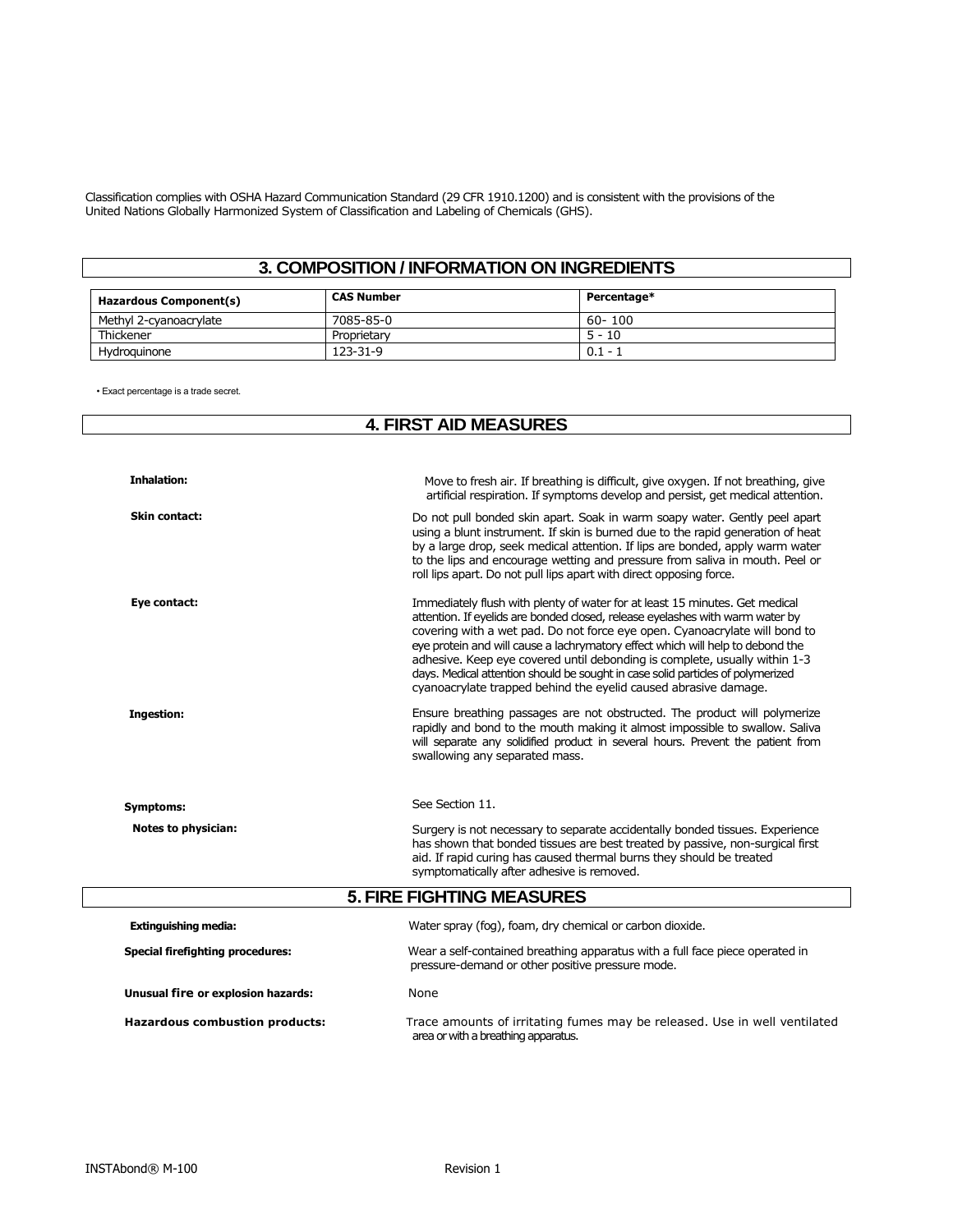## **6. ACCIDENTAL RELEASE MEASURES**

**Use personal protection recommended in Section 8, isolate the hazard area and deny entry to unnecessary and unprotected personnel.** 

| <b>Environmental precautions:</b> | Ventilate area. Do not allow product to enter sewer or waterways.                                                                                                                                                                                          |
|-----------------------------------|------------------------------------------------------------------------------------------------------------------------------------------------------------------------------------------------------------------------------------------------------------|
| Clean-up methods:                 | Do not use cloths for mopping up. Flood with water to complete polymerization<br>and scrape off the floor. Cured material can be disposed of as non-hazardous<br>waste. Refer to Section 8 "Exposure Controls / Personal Protection" prior to<br>clean up. |
|                                   |                                                                                                                                                                                                                                                            |

#### **7. HANDLING AND STORAGE**

**Handling:**

Prevent contact with eyes, skin and clothing. Do not breathe vapor and mist. Wash thoroughly after handling. Avoid contact with fabric or paper goods. Contact with these materials may cause rapid polymerization which can generate smoke and strong irritating vapors, and cause thermal burns.

**Storage:**

Keep in a cool, well ventilated area away from heat, sparks and open flame. Keep container tightly closed until ready **for** use.

## **8. EXPOSURE CONTROLS / PERSONAL PROTECTION**

| Hazardous Component(s) | <b>ACGIH TLV</b>                      | <b>OSHA PEL</b> | <b>AIHA WEEL</b> | <b>OTHER</b> |
|------------------------|---------------------------------------|-----------------|------------------|--------------|
| Methyl 2-cyanoacrylate | 0.2 ppm TWA                           | None            | None             | None         |
| Thickener              | None                                  | None            | None             | None         |
| Hydroguinone           | 1 mg/m3 TWA<br>(Dermal sensitization) | 2 mg/m3 PEL     | None             | None         |

**Engineering controls:**

**Respiratory protection:**

**Eye/face protection:**

**Skin protection:**

Use positive down-draft exhaus ventilation if general ventilation is insufficient to maintain vapor concentration below established exposure limits.

Use a NIOSH approved supplied air respirator with an organic cartridge if the potential to exceed established exposure limits exists.

Safety goggles or safety glasses with side shields. Full face protection should be used if the potential for splashing **or** spraying of product exists.

Only use nitrile gloves and aprons as necessary to prevent contact.

## **9. PHYSICAL AND CHEMICAL PROPERTIES**

**Physical state: Color: Odor: Odor threshold: pH: Vapor pressure: Boiling point/range: Melting point/ range: Specific gravity: Vapor density: Flash point: Flammable/Explosive limits -lower: Flammable/Explosive limits -upper: Autoignition temperature: Evaporation rate: Solubility in water: VOC content:**

Liquid Clear, Colorless Sharp, Irritating 1 - 2 ppm Not applicable  $< 0.2$  mm hg > 149 °C (>300.2 °F) Not determined 1.09 at 23.9 °C (75.02 °F) 3 Approximately 80 -93 °C (176°F - 199.4 °F) Tagliabue closed cup Not determined Not determined 485°C (905°F) Not determined Polymerises in presence of water  $< 2<sup>6</sup> / 6$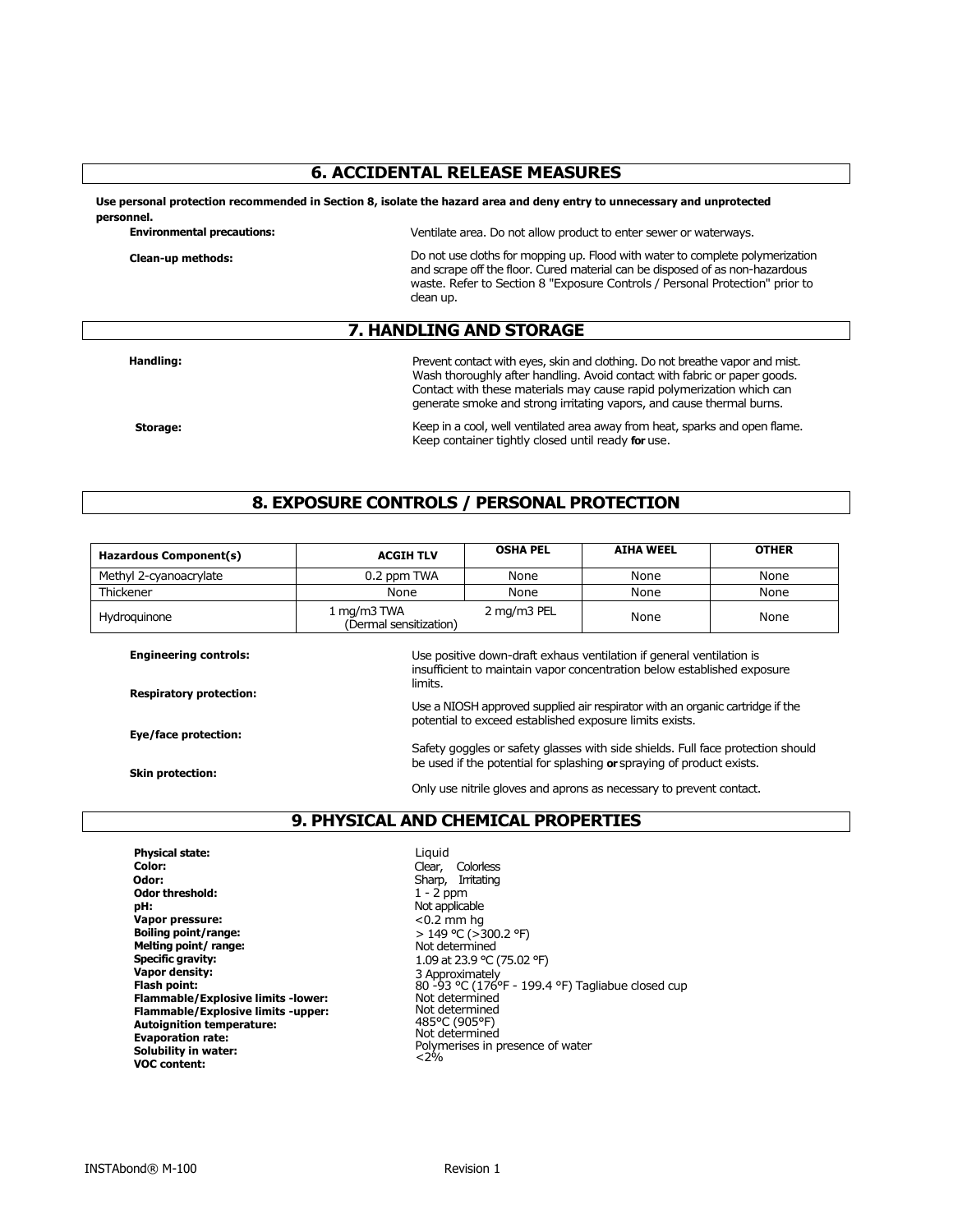| <b>10. STABILITY AND REACTIVITY</b>         |                                                                                                       |
|---------------------------------------------|-------------------------------------------------------------------------------------------------------|
| Stability:                                  | Stable under recommended storage conditions.                                                          |
| <b>Hazardous reactions:</b>                 | Rapid exothermic polymerization will occur in the presence of water, amines, alkalis and<br>alcohols. |
| <b>Hazardous decomposition</b><br>products: | None                                                                                                  |
| <b>Incompatible materials:</b>              | Water, amines, alkalis and alcohols.                                                                  |
| Reactivity:                                 | Not available.                                                                                        |
| <b>Conditions to avoid:</b>                 | Spontaneous polymerization,                                                                           |
|                                             | <b>11. TOXICOLOGICAL INFORMATION</b>                                                                  |

**Relevant routes of exposure:** Skin, Inhalation, Eyes

**Potential Health Effects/Symptoms Inhalation: Skin contact: Eye contact: Ingestion:** May cause respiratory tract irritation. Exposure to vapors above the established exposure limit results in respiratory irritation, which may lead to difficulty in breathing and tightness in the chest. Bonds skin in seconds. May cause skin irritation. Cyanoacrylates have been reported to cause allergic reaction but due to rapid polymerization at the skin surface, an allergic response is rare. Cyanoacrylates generate heat on solidification. In rare circumstances a large drop will burn the skin. Cured adhesive does not present a health hazard even if bonded to the skin. Irritating to eyes. Causes excessive tearing. Eyelids may bond. Not expected to be harmful by ingestion. Rapidly polymerizes (solidifies) and bonds in mouth. It is almost impossible to swallow.

| LD50s and LC5D5                                                                                              | <b>Immediate and Delayed Health Effects</b>                                                                                   |
|--------------------------------------------------------------------------------------------------------------|-------------------------------------------------------------------------------------------------------------------------------|
| None                                                                                                         | Irritant, Allergen, Respiratory                                                                                               |
| None                                                                                                         | Irritant                                                                                                                      |
| Oral LD50 (RAT) = $320 \text{ mg/kg}$<br>Oral LD50 (RABBIT) = 540 mg/kg<br>Dermal LD50 (RAT) = $>$ 900 mg/kg | Blood, Bone Marrow, Central nervous<br>system, Developmental, Eyes, Immune<br>system, Irritant, Liver, Mutagen, Skin, Thyroid |
|                                                                                                              | OCUA Capaluagan                                                                                                               |
|                                                                                                              |                                                                                                                               |

| Hazardous Component(s) | <b>NTP Carcinogen</b> | <b>IARC Carcinogen</b> | <b>OSHA Carcinogen</b><br>(Specifically Regulated) |
|------------------------|-----------------------|------------------------|----------------------------------------------------|
| Ethyl 2-cyanoacrylate  | No                    | No                     | No                                                 |
| Thickener              | No                    | No                     | No                                                 |
| Hydroauinone           | No                    | No                     | No                                                 |

## **12. ECOLOGICAL INFORMATION**

**Ecological information: Not available. Not available.** 

# **13. DISPOSAL CONSIDERATIONS**

**Recommended method of disposal:** Follow all local, state, federal and provincial regulations for disposal. Hazardous waste number: **Notify Allen and School and Allen and Allen and Mot a RCRA** hazardous waste.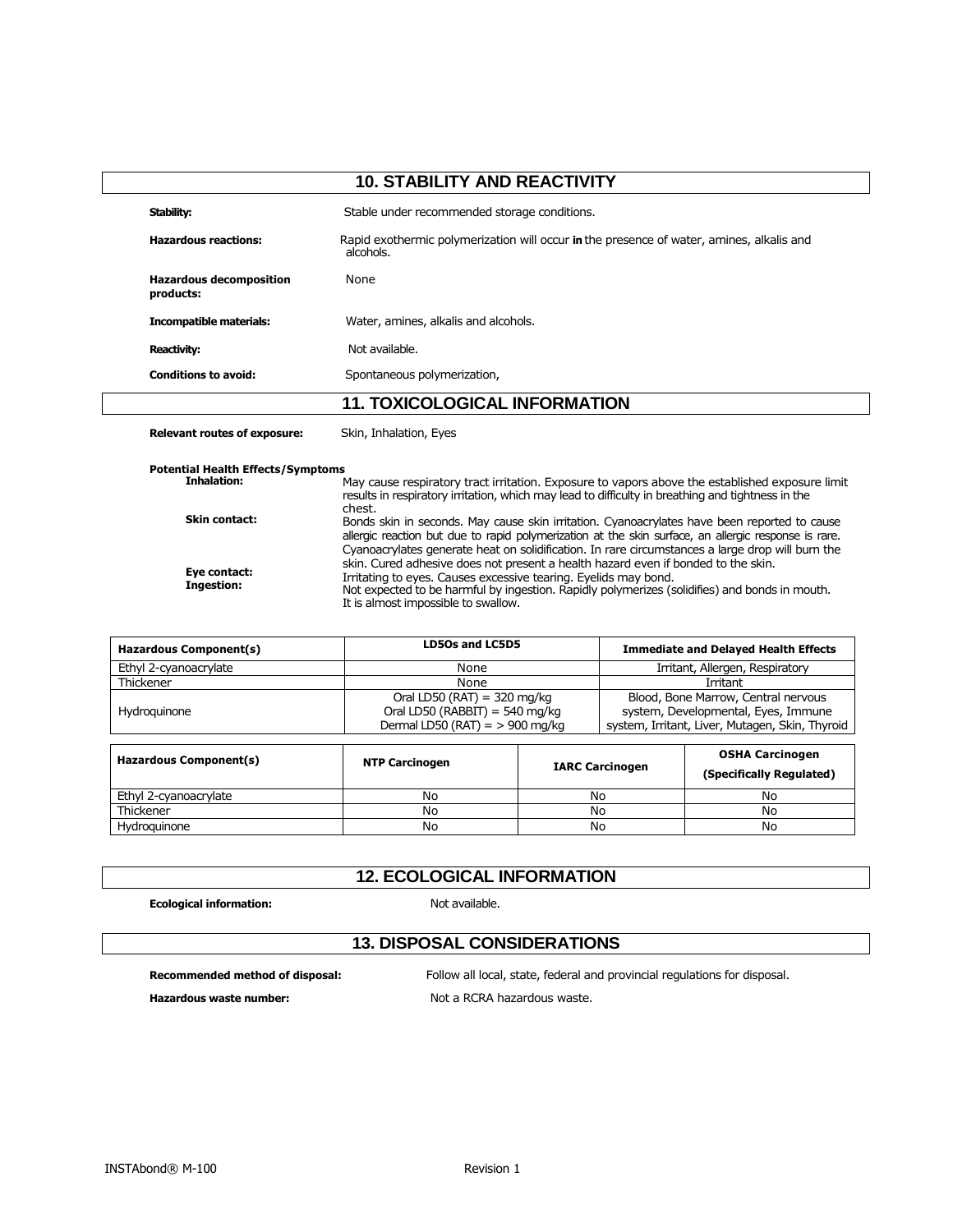# **14. TRANSPORT INFORMATION**

**The transport information provided in this section only applies to the material/formulation itself, and is not specific to any package/configuration.** 

| U.S. Department of Transportation Ground (49 CFR)       |
|---------------------------------------------------------|
| Combustible liquid, n.o.s. (Cyanoacrylate ester)        |
| Combustible Liquid                                      |
| NA 1993                                                 |
| Ш                                                       |
| Hydroguinone                                            |
| <b>International Air Transportation (ICAO/IATA)</b>     |
| Aviation regulated liquid, n.o.s. (Cyanoacrylate ester) |
| 9                                                       |
| UN 3334                                                 |
|                                                         |
| (Not more than 500m1) Unrestricted                      |
|                                                         |
| Not regulated                                           |
| None                                                    |
| None                                                    |
| None                                                    |
|                                                         |

# **15. REGULATORY INFORMATION**

**United States Regulatory Information** 

| <b>TSCA 8 (b) Inventory Status:</b>                                                                                                                 | All components are listed or are exempt from listing on the Toxic Substances Control Act<br>Inventory.                                                                    |
|-----------------------------------------------------------------------------------------------------------------------------------------------------|---------------------------------------------------------------------------------------------------------------------------------------------------------------------------|
| TSCA 12 (b) Export Notification:                                                                                                                    | None above reporting de minimis                                                                                                                                           |
| <b>CERCLAISARA Section 302 EHS:</b><br><b>CERCLA/SARA Section 3111312:</b><br><b>CERCLA/SARA Section 313:</b><br><b>CERCLA Reportable quantity:</b> | None above reporting de minimis<br>Immediate Health, Delayed Health, Fire, Reactive<br>None above reporting de minimis<br>Hydroguinone (CAS# 123-31-9) 100 lbs. (45.4 kg) |
| <b>California Proposition 65:</b>                                                                                                                   | No California Proposition 65 listed chemicals are known to be present.                                                                                                    |